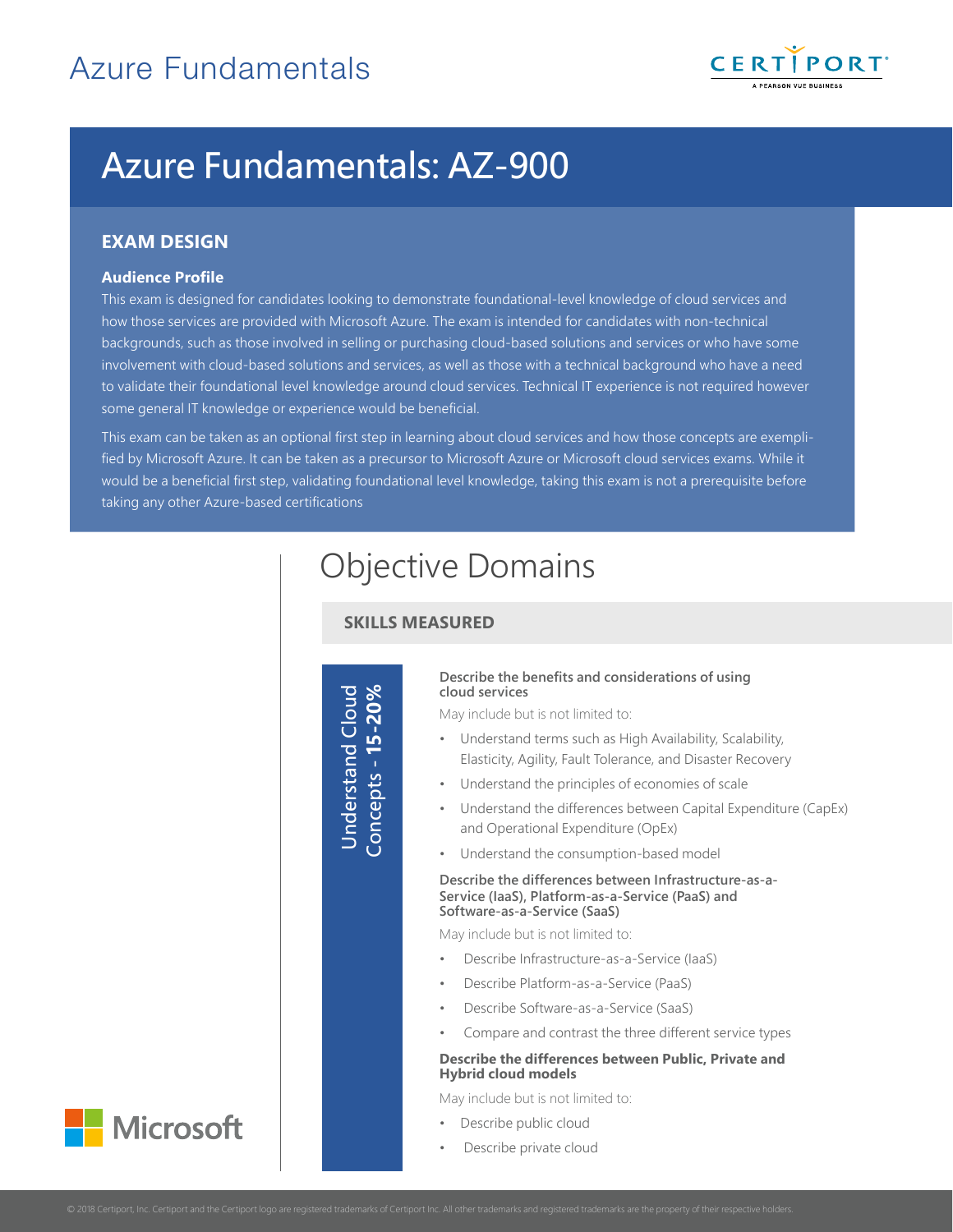# Azure Fundamentals

- Describe hybrid cloud
- Compare and contrast the three different cloud models
- Compare with on-premise Office 2016 deployment

#### **Understand the core Azure architectural components**

May include but is not limited to:

- Describe Regions
- Describe Availability Zones
- Describe Resource Groups
- Describe Azure Resource Manager
- Describe the benefits and usage of core Azure architectural components

#### **Describe some of the core products available in Azure**

May include but is not limited to:

- Describe products available for Compute such as Virtual Machines, Virtual Machine Scale Sets, App Service and Functions
- Describe products available for networking such as Virtual Network, Load Balancer, VPN Gateway, Application Gateway and Content Delivery Network
- Describe products available for storage such as Blob Storage, Disk Storage, File Storage, and Archive Storage
- Describe products available for databases such as CosmosDB, Azure SQL Database, Azure Database Migration Service, and Azure SQL Data Warehouse
- Describe the Azure Marketplace and its usage scenarios

#### **Describe some of the solutions available in Azure**

May include but is not limited to:

- Describe Internet of Things (IoT) and products that are available for IoT on Azure such as IoT Fundamentals, IoT Hub and IoT Central
- Describe big data and analytics and products that are available for big data and analytics such as SQL Data Warehouse, HDInsight and Data Lake

Analytics

- Describe artificial intelligence (AI) and products that are available for AI such as Azure Machine Learning Service and Studio
- Describe serverless computing and Azure products that are available for serverless computing such as Azure Functions, Logic Apps and App Grid
- Describe the benefits and outcomes of using Azure solutions

#### **Understand Azure management tools**

May include but is not limited to:

- Understand Azure tools such as Azure CLI, PowerShell, and the Azure Portal
- Understand Azure Advisors

#### **Understand securing network connectivity in Azure**

May include but is not limited to:

• Describe Azure Firewall

Understand Security, Privacy,

Understand Security, Privacy, Compliance, and Trust (30-35%)

Compliance, and Trust (30-35%)

- Describe Azure DDoS Protection
- Describe Network Security Group (NSG)
- Choose an appropriate Azure security solution

#### **Describe core Azure Identity services**

May include but is not limited to:

- Understand the difference between authentication and authorization
- Describe Azure Active Directory
- Describe Azure Multi-Factor Authentication

#### **Describe security tools and features of Azure**

May include but is not limited to:

- Describe Azure Security
- Understand Azure Security Center usage scenarios
- Describe Key Vault
- Describe Azure Information Protection (AIP)
- Describe Azure Advanced Threat Protection (ATP)

**Describe Azure governance methodologies** May include but is not limited to:

- Describe Azure Policies
- Describe Initiatives
- Describe Role-Based Access Control (RBAC)